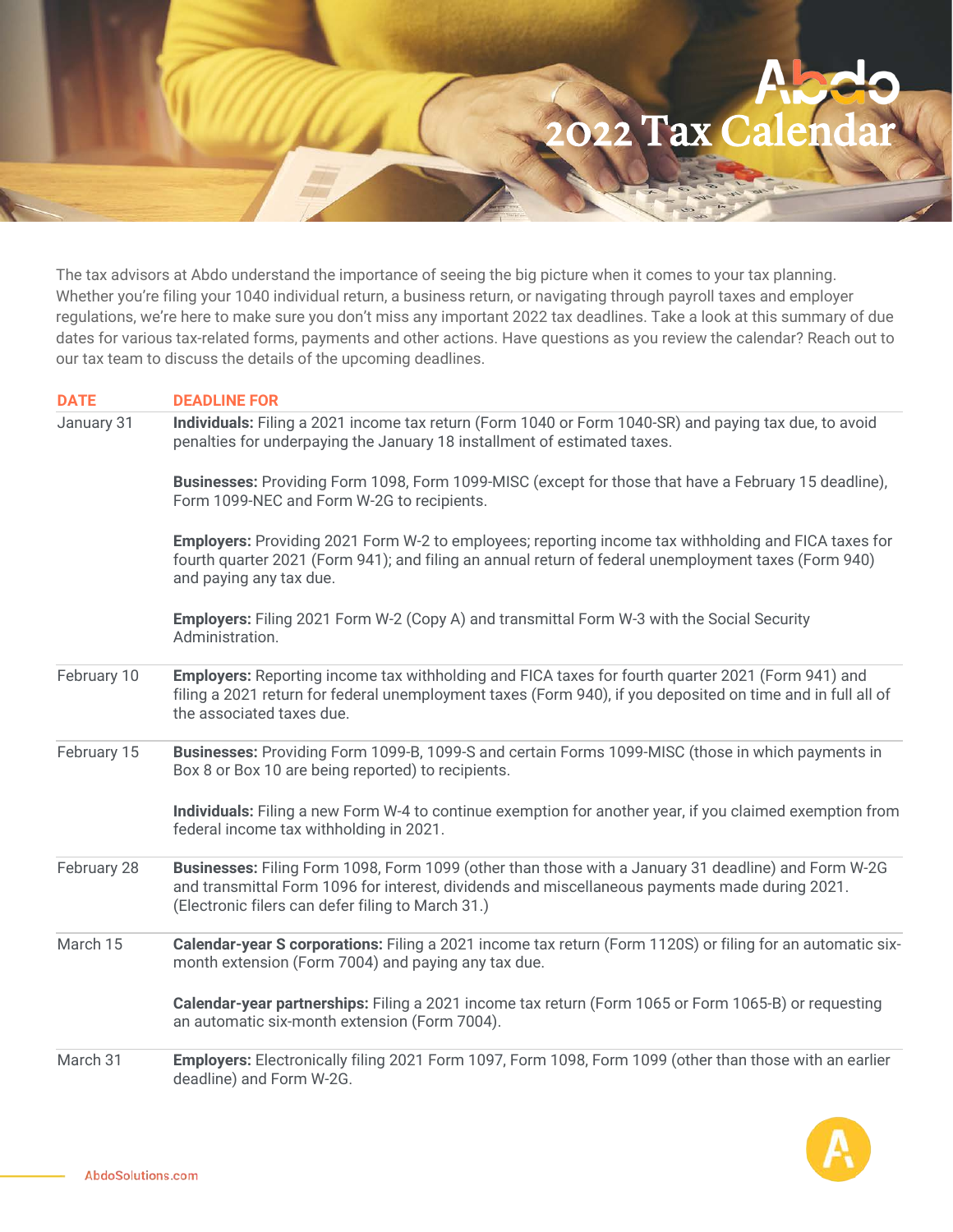| April 18 | Individuals: Filing a 2021 income tax return (Form 1040 or Form 1040-SR) or filing for an automatic six-<br>month extension (Form 4868) and paying any tax due. (See June 15 for an exception for certain<br>taxpayers.)                                                   |  |
|----------|----------------------------------------------------------------------------------------------------------------------------------------------------------------------------------------------------------------------------------------------------------------------------|--|
|          | Individuals: Paying the first installment of 2022 estimated taxes, if not paying income tax through<br>withholding (Form 1040-ES).                                                                                                                                         |  |
|          | Individuals: Making 2021 contributions to a traditional IRA or Roth IRA (even if a 2021 income tax return<br>extension is filed).                                                                                                                                          |  |
|          | Individuals: Making 2021 contributions to a SEP or certain other retirement plans (unless a 2021 income<br>tax return extension is filed).                                                                                                                                 |  |
|          | Individuals: Filing a 2021 gift tax return (Form 709) or filing for an automatic six-month extension (Form<br>8892) and paying any gift tax due. Filing for an automatic six-month extension (Form 4868) to extend<br>both Form 1040 and, if no gift tax is due, Form 709. |  |
|          | Household employers: Filing Schedule H, if wages paid equal \$2,300 or more in 2021 and Form 1040 isn't<br>required to be filed. For those filing Form 1040, Schedule H is to be submitted with the return and is thus<br>extended to the due date of the return.          |  |
|          | Trusts and estates: Filing an income tax return for the 2021 calendar year (Form 1041) or filing for an<br>automatic five-and-a-half-month extension to September 30 (Form 7004) and paying any income tax due.                                                            |  |
|          | Calendar-year corporations: Filing a 2021 income tax return (Form 1120) or filing for an automatic six-<br>month extension (Form 7004) and paying any tax due.                                                                                                             |  |
|          | Calendar-year corporations: Paying the first installment of 2022 estimated income taxes.                                                                                                                                                                                   |  |
| May 2    | Employers: Reporting income tax withholding and FICA taxes for first quarter 2022 (Form 941) and paying<br>any tax due.                                                                                                                                                    |  |
| May 10   | Employers: Reporting income tax withholding and FICA taxes for first quarter 2022 (Form 941), if you<br>deposited on time and in full all of the associated taxes due.                                                                                                     |  |
| May 16   | Exempt organizations: Filing a 2021 calendar-year information return (Form 990, Form 990-EZ or Form<br>990-PF) or filing for an automatic six-month extension (Form 8868) and paying any tax due.                                                                          |  |
|          | Small exempt organizations (with gross receipts normally of \$50,000 or less): Filing a 2021 e-Postcard<br>(Form 990-N), if not filing Form 990 or Form 990-EZ.                                                                                                            |  |
| June 15  | Individuals: Filing a 2021 individual income tax return (Form 1040 or Form 1040-SR) or filing for a four-<br>month extension (Form 4868), and paying any tax and interest due, if you live outside the United States.                                                      |  |
|          | Individuals: Paying the second installment of 2022 estimated taxes, if not paying income tax through<br>withholding (Form 1040-ES).                                                                                                                                        |  |
|          | Calendar-year corporations: Paying the second installment of 2022 estimated income taxes.                                                                                                                                                                                  |  |
| August 1 | Employers: Reporting income tax withholding and FICA taxes for second quarter 2022 (Form 941) and<br>paying any tax due.                                                                                                                                                   |  |
|          | Employers: Filing a 2021 calendar-year retirement plan report (Form 5500 or Form 5500-EZ) or requesting<br>an extension.                                                                                                                                                   |  |